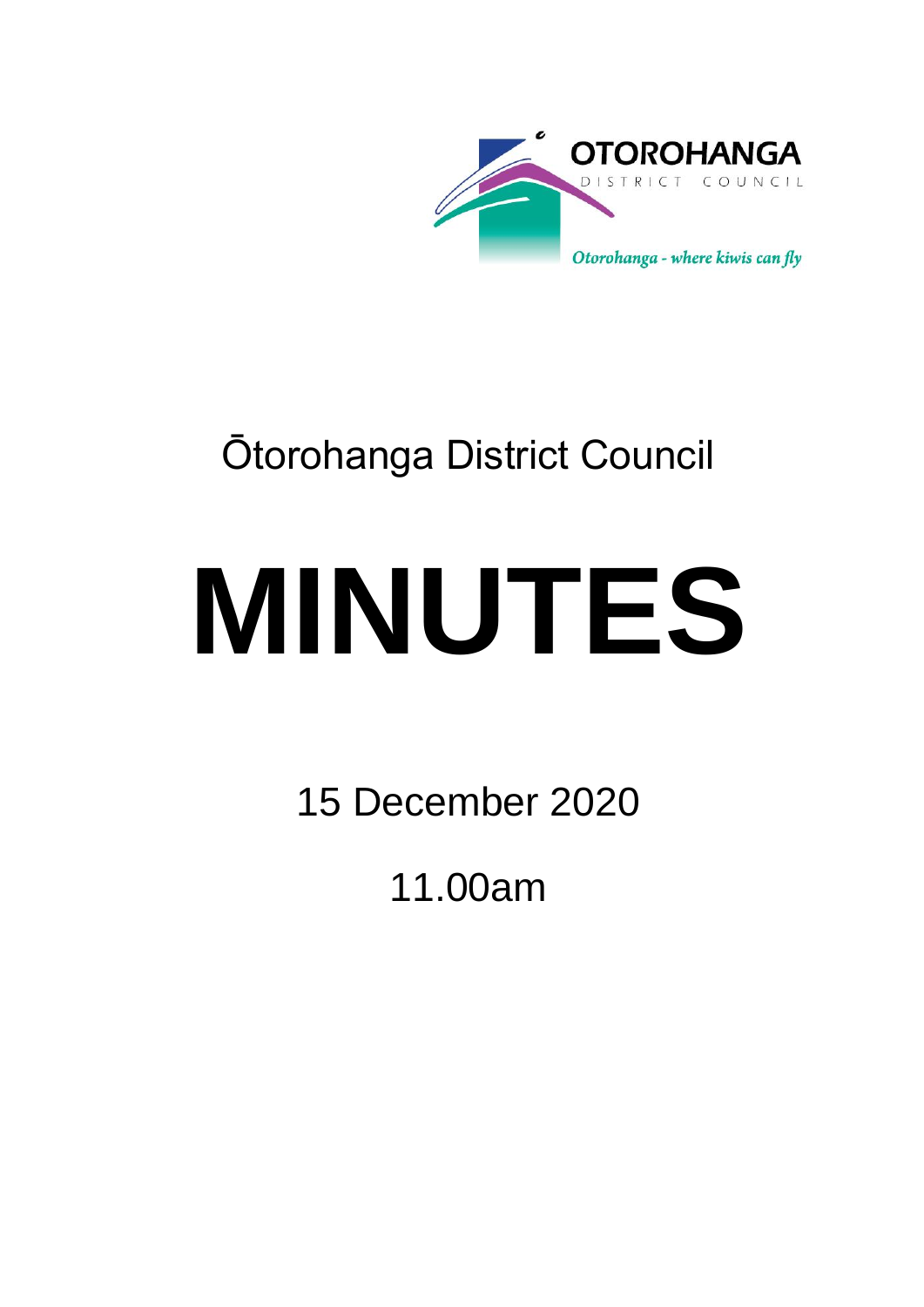#### **ŌTOROHANGA DISTRICT COUNCIL**

15 December 2020

Minutes of an Ordinary meeting of the Ōtorohanga District Council held in the Council Chambers, 17 Maniapoto Street, Ōtorohanga on Tuesday 15 December 2020 commencing at 11.00am.

Tanya Winter **CHIEF EXECUTIVE**

### **MINUTES**

**PRESENT**

**IN ATTENDANCE**

**REFLECTION / PRAYER / WORDS OF WISDOM (HIS WORSHIP THE MAYOR)**

**DECLARATION OF CONFLICTS OF INTEREST**

**PUBLIC FORUM**

**CONFIRMATION OF MINUTES ŌTOROHANGA DISTRICT COUNCIL – 17 NOVEMBER 2020**

**RECEIPT OF MINUTES ŌTOROHANGA COMMUNITY BOARD – 4 NOVEMBER 2020**

| и<br>R٦<br>п<br>┍<br>nE.<br>. . |  |
|---------------------------------|--|
|                                 |  |

| <b>ITEM 136</b> | <b>HIS WORSHIP THE MAYOR - VERBAL REPORT</b>                                  |                |
|-----------------|-------------------------------------------------------------------------------|----------------|
| <b>ITEM 137</b> | RECOMMENDATIONS FROM COMMUNITY BOARDS & COMMITTEES OF COUNCIL                 | $\overline{2}$ |
| <b>ITEM 138</b> | <b>ADOPTION OF ANNUAL REPORT 2019/2020</b>                                    | 3              |
| <b>ITEM 139</b> | <b>OTOROHANGA DISTRICT COUNCIL'S ROAD TO ZERO STRATEGY</b>                    | 4              |
| <b>ITEM 140</b> | <b>GAMBLING POLICY REVIEW - STATEMENT OF PROPOSAL FOR PUBLIC CONSULTATION</b> | 4              |
| <b>ITEM 141</b> | <b>MOUNTAIN VIEW ROAD RESERVE - WATER RESERVOIRS</b>                          | 5              |
|                 | <b>COUNCILLOR UPDATE</b>                                                      | 5              |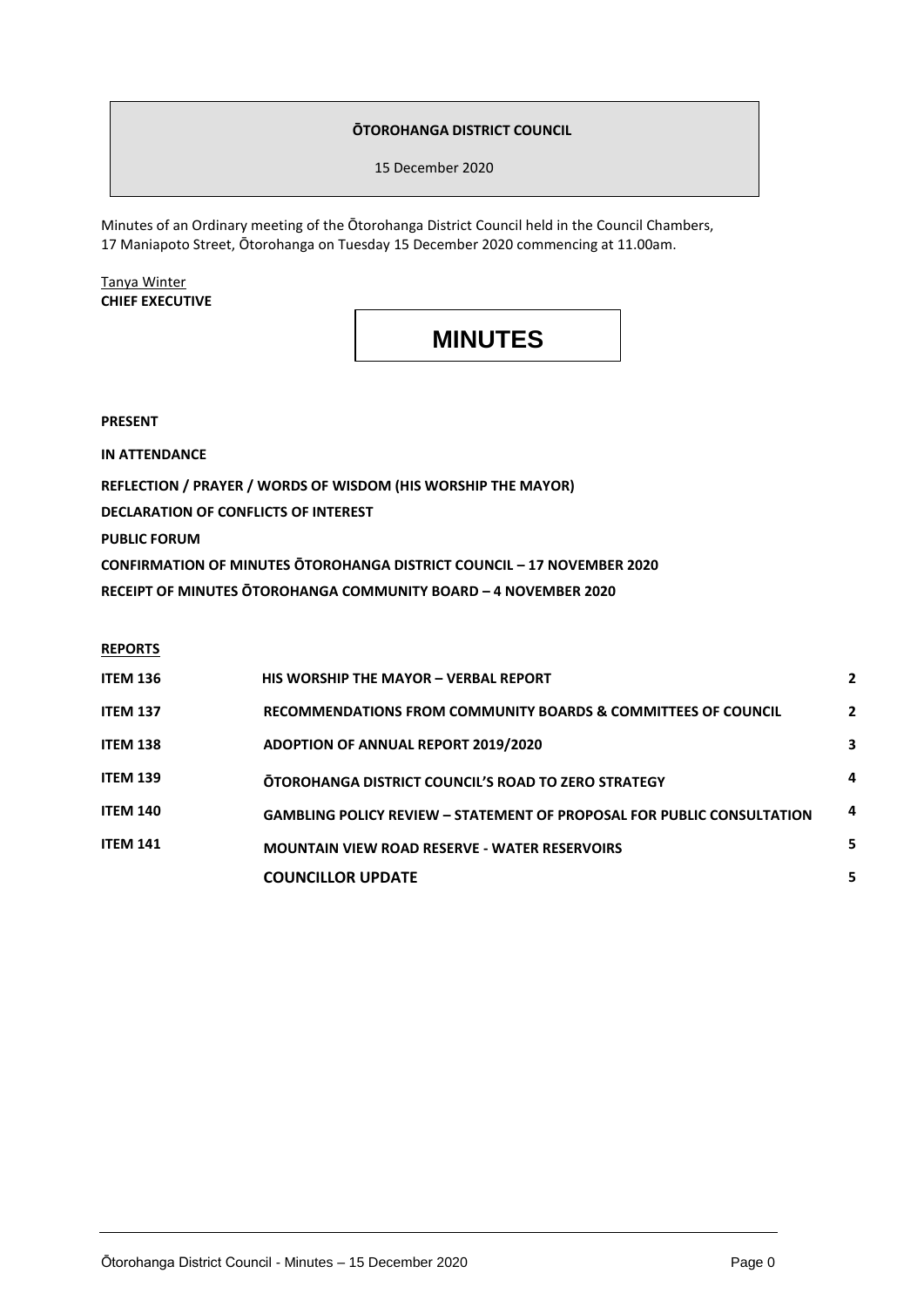#### **PRESENT**

His Worship the Mayor MM Baxter, Councillors C. Christison, B Ferguson, R Dow, R Johnson (Deputy Mayor), K Jeffries R. Klos and A Williams

#### **IN ATTENDANCE**

Ms. T. Winter (Chief Executive), Messrs. R, Brady (Group Manager Engineering), G Bunn (Group Manager Corporate), A Loe (Group Manager Environment), B O'Callaghan (Finance Manager), CA Tutty (Governance Supervisor) and Ms. T Ambury (Community and Economic Development Manager)

His Worship declared the meeting open and extended a special welcome to Councillor Klos following her recent surgery. He further informed members that this meeting is being livestreamed.

#### **REFLECTION / PRAYER / WORDS OF WISDOM**

Councillor Jeffries recited the following -

A wise old man was talking to a boy and said, "there are two Wolves, always fighting inside me". One is filled with anger, hate, jealousy shame and lies. The other is filled Wolf with love, joy, truth and peace. This battle rages inside of you and all men".

The boy thought for a moment and asked "which Wolf will win?".

The old man answered "the one you feed".

#### **DECLARATION OF CONFLICTS OF INTEREST**

His Worship asked members whether they had any declarations of conflicts of interest.

Councillor Ferguson replied that he is a Board member of Club New Zealand and felt it was only fair to other members that he declares an interest in Item 140 – Gambling Policy Review – Statement of proposal for Public Consultation. He felt however, there was no need for him to obstain from speaking or voting on any resolution.

#### **PUBLIC FORUM**

No members of the public were present in the Public Forum at the commencement of the meeting.

#### **CONFIRMATION OF MINUTES – ŌTOROHANGA DISTRICT COUNCIL – 17 NOVEMBER 2020**

**Resolved** that the Minutes of the meeting of the Ōtorohanga District Council held on 17 November 2020, as circulated, be approved as a true and correct record of that meeting and the recommendations contained therein be adopted.

#### **COUNCILLOR DOW / COUNCILLOR FERGUSON**

Councillor Jeffries referred to the 'Councillor Update' section under his name, in particular to the second bullet point and requested this be amended to read as follows: "Attended the Orchestras Central concert in Kawhia".

#### **RECEIPT OF MINUTES – ŌTOROHANGA COMMUNITY BOARD – 4 NOVEMBER 2020**

**Resolved** that the Minutes of the meeting of the Ōtorohanga Community Board held on 4 November 2020, as circulated, be received.

**COUNCILLOR CHRISTISON / COUNCILLOR DOW**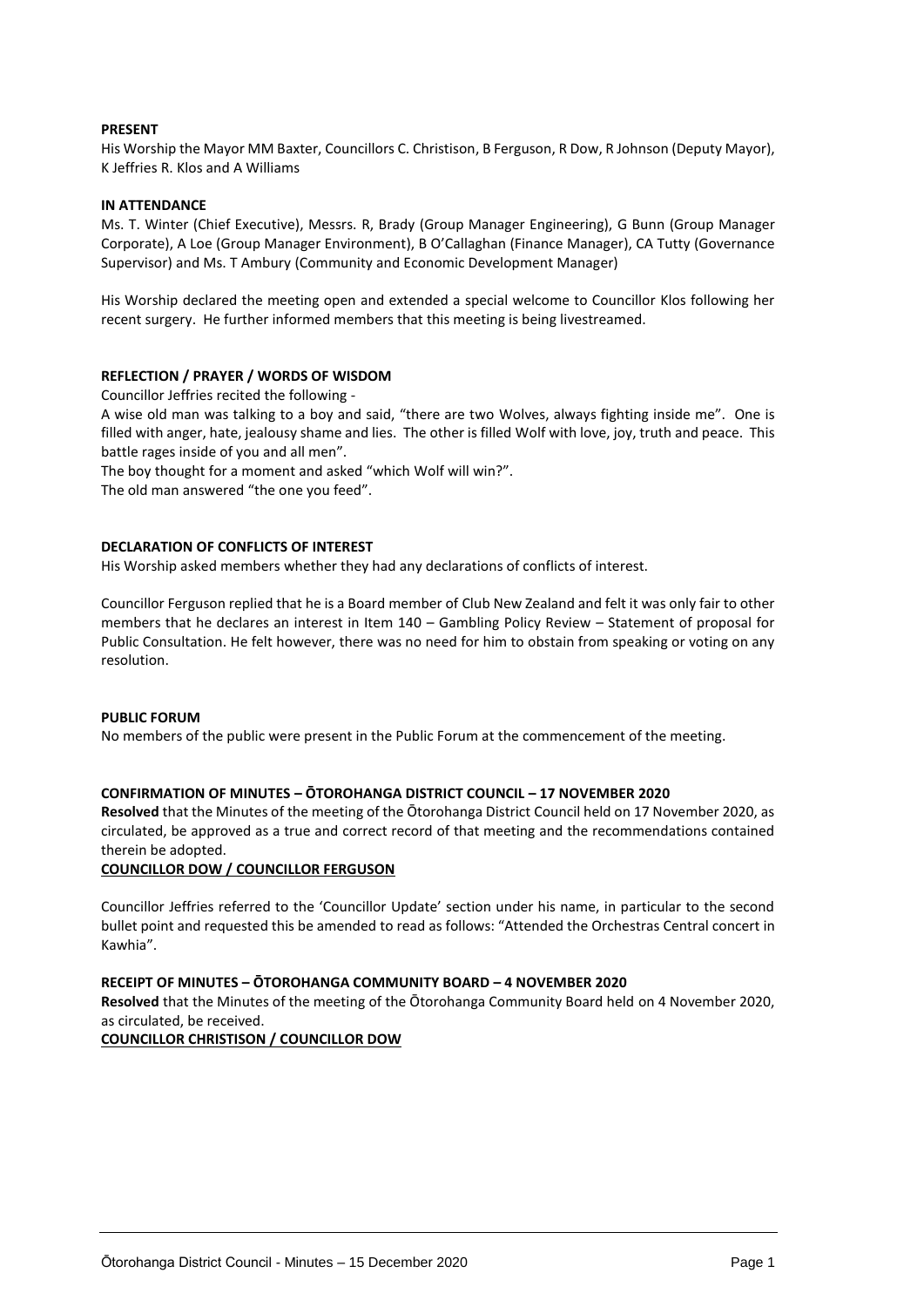#### **ITEM 136 HIS WORSHIP THE MAYOR – VERBAL REPORT**

His Worship reported on activities he has participated in since the last meeting, these being –

- Zoom meeting with MOE representative Mr. Bevan Smith to discussion youth, training and employment work-streams in the Waikato.
- Travelled to Wellington.
- Rural and Provincial Sector meeting.
- AGM Mayors Taskforce for Jobs.
- Hosted Students from Kio Kio School.
- Northern King Country Development Trust AGM.
- MSD Shareholder Event in Hamilton.
- Friends of Waipa.
- Evening with TUIA to mark the 10-year anniversary.
- Police Sergeant Interviews.
- LTP Workshop.
- St. John's Prizegiving.
- Meeting with CEO of MSD and then Ministers at Shareholder event.
- Kawenata Awards at Les Munro Center in Te Kuiti.
- Support House Christmas lunch.
- CouncilMark debrief.
- Waikeria Prison extension update.
- Meeting with TUIA rep for 2021.
- Ōtorohanga College Junior Prizegiving.
- Mayor's Taskforce for Jobs Zoom meeting.
- Kawhia School Prizegiving.
- Mayor's Taskforce for Jobs Zoom Meeting.
- Moring tea with IDEAL Services.
- Ōtorohanga South School Junior Prizegiving.

**RESOLVED** that His Worship the Mayor's verbal report be received.

#### **HIS WORSHIP / COUNCILLOR WILLIAMS**

#### **ITEM 137 RECOMMENDATIONS FROM COMMUNITY BOARDS AND COMMITTEES OF COUNCIL**

#### **RISK AND ASSURANCE COMMITTEE – 17 AUGUST 2020 & 14 DECEMBER 2020**

Members were referred to the Minutes of the Risk and Assurance Committee meeting held on 17 August 2020 and were advised that the reason these have come to Council is because a number of policies apply to Elected Members as well as Council staff.

Members were then referred to the Risk and Assurance Committee meeting held on 14 December 2020 and the recommendation that Council receive the valuation reports from Quotable Value (QV) and BECA related to the valuation of land and buildings and infrastructural assets. It is suggested that this recommendation come back to Council with the relative valuation reports from QV and BECA attached.

#### **ŌTOROHANGA COMMUNITY BOARD – 2 DECEMBER 2020**

The Chief Executive referred members to a meeting of the Ōtorohanga Community Board held on 2 December 2020 and the resolutions from that meeting relating to the status of Ōtorohanga becoming a Motorhome Friendly Town.

**RESOLVED** that Council receives the following resolutions from the Ōtorohanga Community Board being:

- 1. Support the proposal to pursue achieving the status of being a Motorhome Friendly Town in Ōtorohanga, and;
- 2. Support the installation of a free public dump station on Council owned land off the end of Rangipare Street, Ōtorohanga, as per the site photo provided in this report and;
- 3. Support an amendment to the current Traffic Bylaw or the development of a Freedom Camping Bylaw or Policy to enable Freedom Camping in designated areas around the district, and;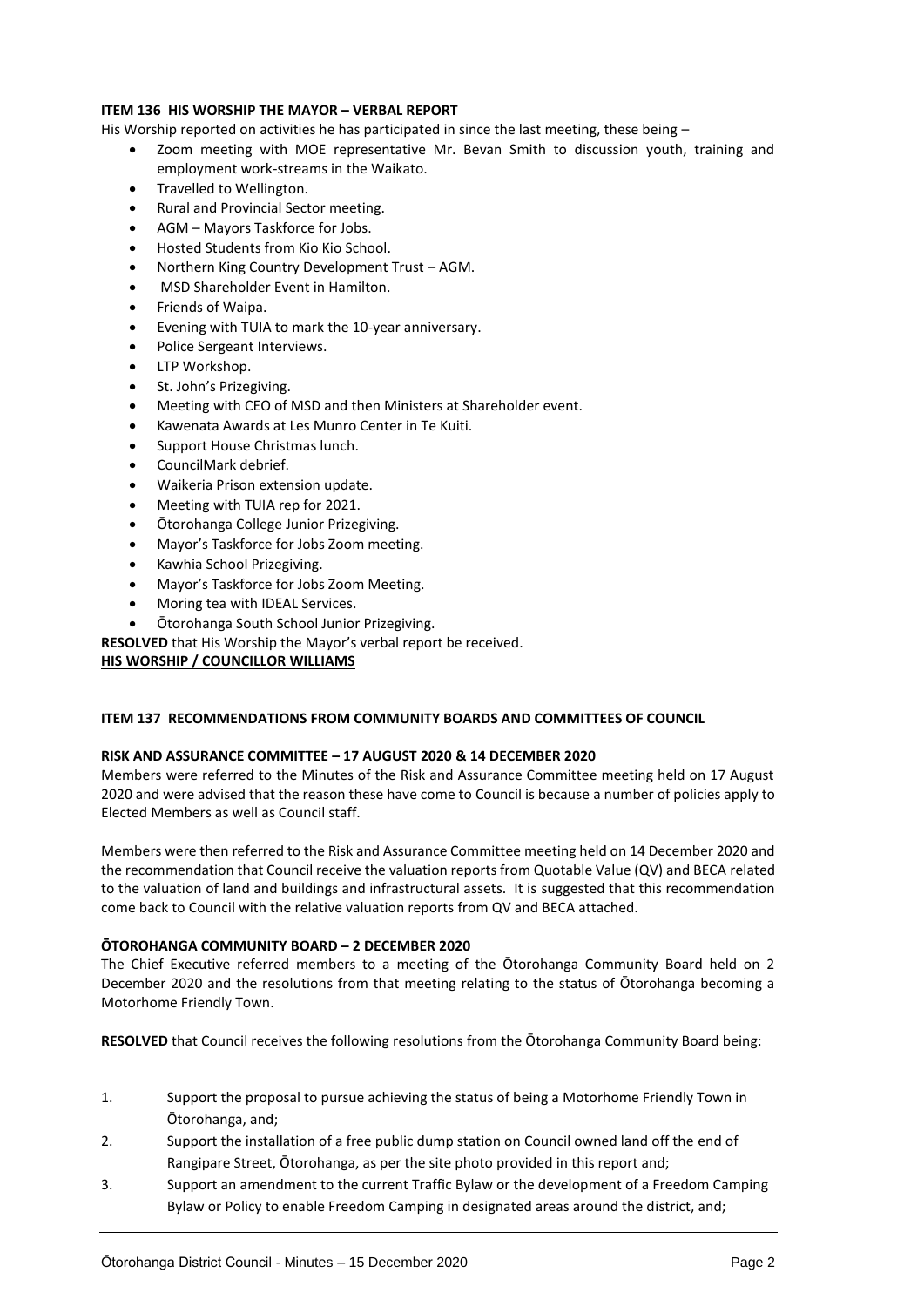- 4. Support the acceptance of the funding offered by NZ Motor Caravan Association of \$12k to cover the installation of the dump stations, and;
- 5. Support the acceptance of the offer from NZ Motor Caravan Association to fund up to \$3k towards the first 3 years of operational costs, and;
- 6. Support the acceptance of the offer from NZ Motor Caravan Association to supply to Council free of charge the certified pre-cast waste unit along with all the appropriate signage for users, and;
- 7. Support the approval for the ongoing operational costs of the dump station beyond the period of cover from the NZ Motor Caravan Association funding, at an estimated cost of \$800-\$1000 p/a to be funded from the public conveniences operational budget, subject to Long Term financial considerations and adoption of such.

On the condition that;

- 8. The Ōtorohanga Community Board members themselves undertake engagement with iwi and any others that is satisfactory to them.
- 9. The outcomes of that engagement is reported back to Council so that Council can make a firm decision.

#### **HIS WORSHIP / COUNCILLOR DOW**

The Deputy Chair of the Ōtorohanga Community Board referred members to her letter dated 10 December 2020 wherein she confirmed that as the Ōtorohanga Community Board has carried out this engagement (condition 8) and after doing this it agreed unamanously that this condition 8 has not been met.

In accordance with resolution number 9 the Board does not support recommendation number 2 in the report. But fully supports all the others so that Ōtorohanga can become a NZMCA Friendly Town with a suitable suite.

Accordingly the next steps for staff is to undertake formal engagement with Nehenehenui RMC.

**RESOLVED** that Council adopts the accounting policies as outlined in the Agenda for use in the preparation of Council's Annual Report for the year ended 30 June 2020. **HIS WORSHIP / COUNCILLOR WILLIAMS**

**RESOLVED** that the Sensitive Expenditure Policy be brought back to Council for further consideration. **COUNCILLOR FERGUSON / COUNCILLOR DOW**

**RESOLVED** that Council notes that the Risk and Assurance Committee has received valuation reports from QV and BECA. **HIS WORSHIP / COUNCILLOR KLOS**

#### **ITEM 138 ADOPTION OF ANNUAL REPORT 2019/2020**

The Finance Manager referred members to his report presenting the 2019/2020 Annual Report for adoption. He asked members to take the report as read and whether they had any questions / queries on its content.

The Finance Manager further advised that at the Risk and Assurance Committee meeting held yesterday it was resolved to recommend to Council to adopt the Annual Report.

The Finance Manager then highlighted two changes to the draft document these being:

- a) COVID-19 impact statement / performance measures.
- b) Subsequent events.
- c) Minor Errors.

His Worship informed members that a number of documents have come back to the Risk and Assurance Committee late therefore, consideration has rested on the comments received from the Committee Chair Mr. Bruce Robertson and Council's Auditors Deloittes in the provision of their professional advice.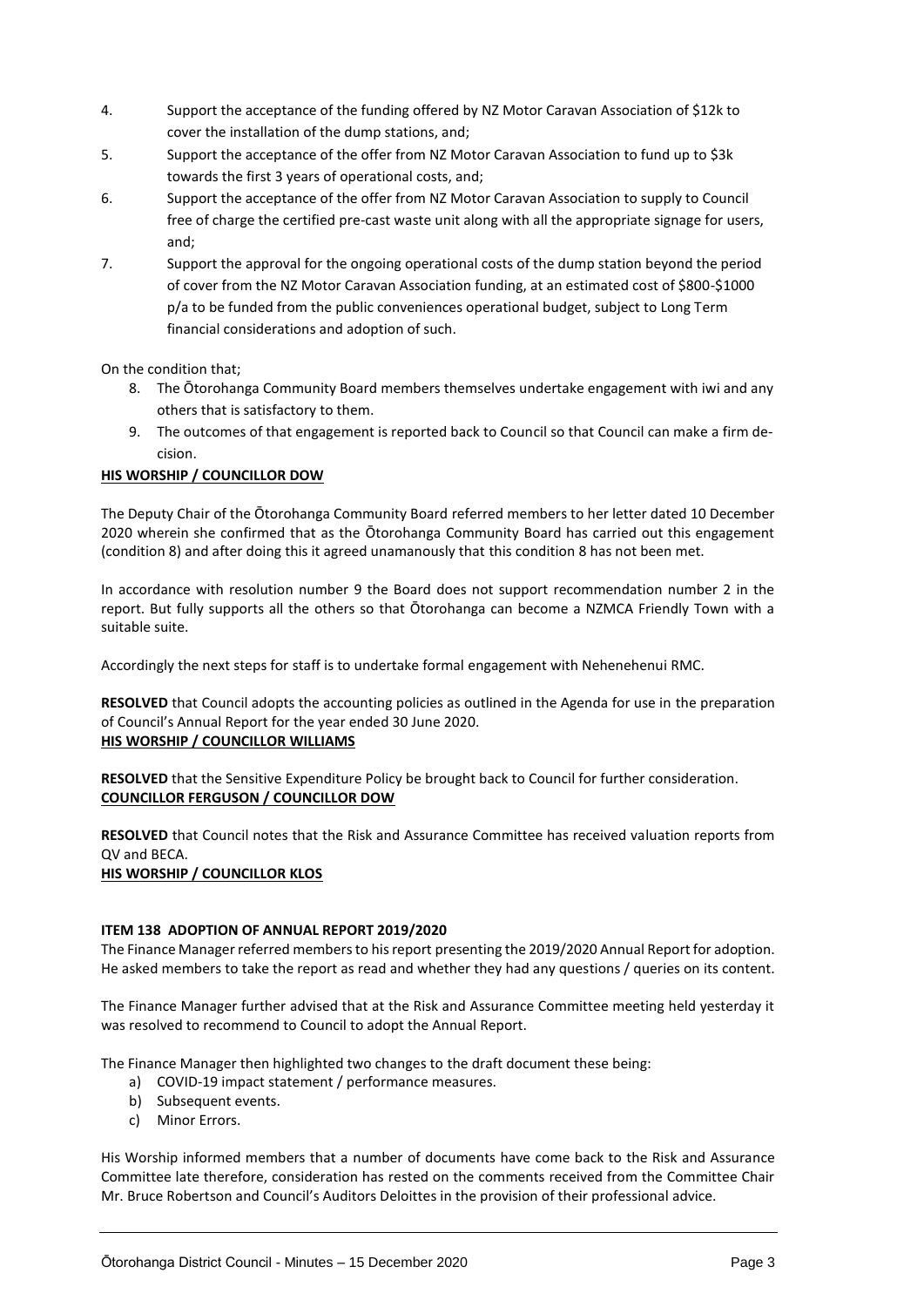In reply to Councillor Johnson the Chief Executive advised that Council cannot delegate the adoption of the Annual Report to the Risk and Assurance Committee. She said in conclusion that "at the end of the day Council is the only one that can adopt this report."

The Finance Manager then explained in detail the summary of the Annual Report.

#### **RESOLVED** that

- 1) The report be received.
- 2) Council adopt the Annual Report for 2019/2020 as provided, with amendments tabled at this meeting.

#### **HIS WORSHIP / COUNCILLOR JEFFRIES**

#### **ITEM 139 ŌTOROHANGA DISTRICT COUNCIL'S ROAD TO ZERO STRATEGY**

The Group Manager Engineering referred members to a report prepared by Council' Roading Manager, Road Safety Coordinator and himself for Elected Members consideration. He said there is no legislative requirement for Council to change speed limits on their roads.

His Worship extended thanks to the staff concerned in the preparation of this report for their time and effort.

During discussion the following points were raised:

- a) Councillor Ferguson extended thanks to the staff concerned and said he supports safe roads within the District however, there is still a substantial amount of work to carry out and therefore supports Option 3 in the report. He said Council's roads are the arteries of the District however, more understanding is required and any changes need to be sustainable.
- b) Councillor Klos said she had more questions on the proposal and therefore supported Option 3.
- c) Councillor Jeffries supported the comments of Councillor Ferguson/Klos and expressed the opinion that speed is only one contributor to Road Safety therefore supporting Option 3.
- d) Councillor Dow and Christison both supported Option 3.
- e) Councillor Johnson reported that rural people drive to the conditions and decide for themselves how to drive safely, he supported Option 3.
- f) Councillor Williams said she was disappointed that Option 2 had not been supported by Council however, agreed with Option 3 on the condition that consultation is proceeded with.

**RESOLVED** that Council adopts Option 3, that the consultation process on Ōtorohanga District Council's Road to Zero strategy be paused until Waka Kotahi's decision on consultation on Speed Management regarding the District State Highways is confirmed.

#### **COUNCILLOR DOW / COUNCILLOR FERGUSON**

#### **ITEM 140 GAMBLING POLICY REVIEW – STATEMENT OF PROPOSAL FOR PUBLIC CONSULTATION**

The Group Manager Environment referred members to the report prepared by the Business Support Regulatory staff member following the Triennial review of Class 4 Gambling Venue and Board Venue policies, it was resolved by Council that staff prepare a Statement of Proposal to notify the proposed change in Gambling Venue Policy for public consultation.

He acknowledged the work put into the preparation of the report by the Business Support - Regulatory staff member.

#### **Resolved** that

- 1. The report from the Group Manager Environment be received; and
- 2. The Statement of Proposal and the Draft Ōtorohanga District Council Gambling Venue Policy 2020 (subject to any amendments) be approved by Council for public notification on 19th February 2021 with the closing date for submissions being 19<sup>th</sup> March 2021, in accordance with Section 83 of the Local Government Act 2002; and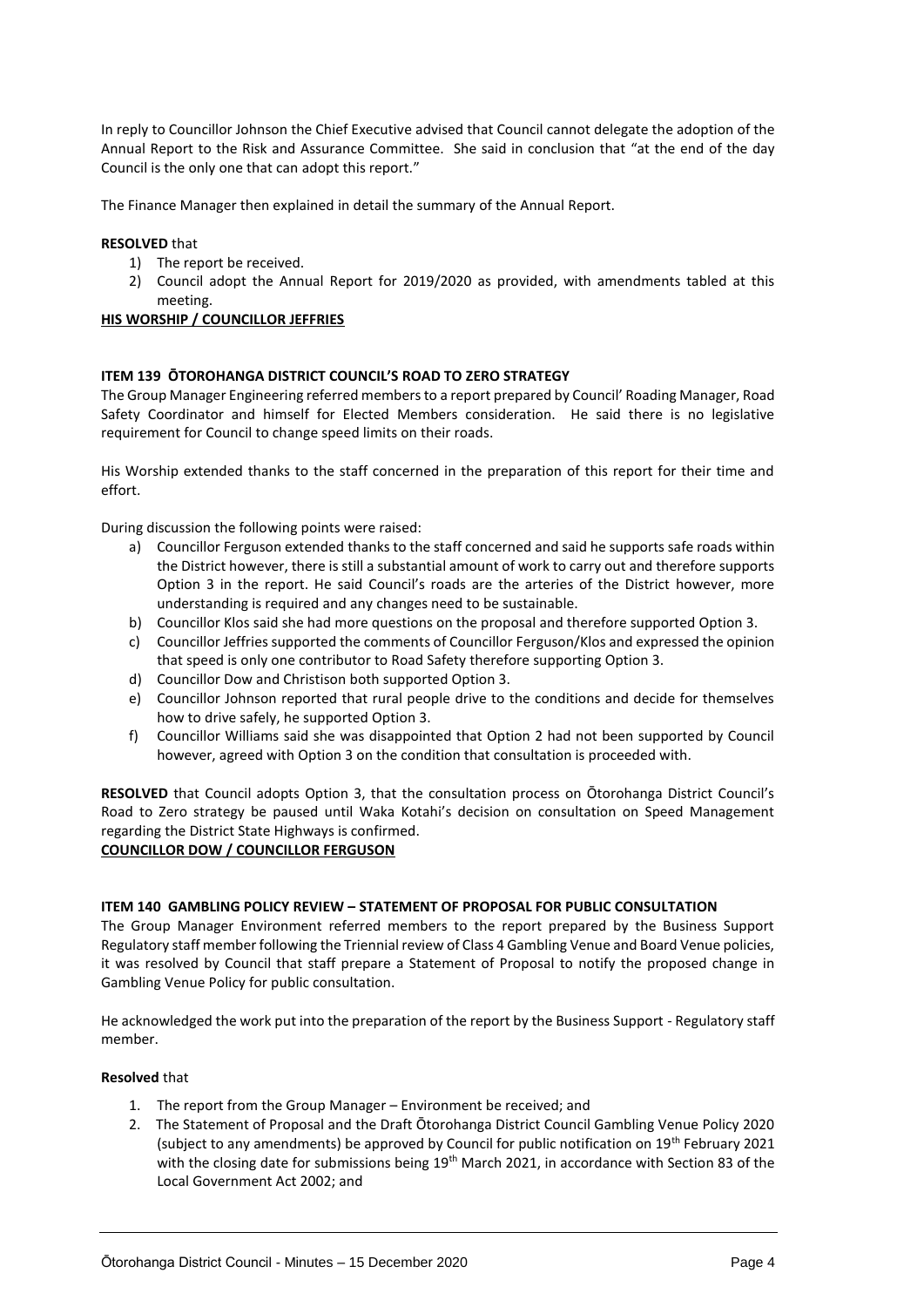3. Submissions on the Statement of Proposal be considered and, if requested, heard by Council at the meeting to be held on  $20<sup>th</sup>$  April 2021, or as early thereafter as possible.

#### **COUNCILLOR CHRISTISON / COUNCILLOR JOHNSON**

#### **ITEM 141 MOUNTAIN VIEW ROAD RESERVE – WATER RESERVOIRS**

Council's Property Advisor attended the meeting and referred members to his report advising that the subject land is Recreation Reserve located between 61 and 63 Mountain View Road and contains part of the water supply infrastructure for the town which is protected by Designation 91 under the Operative Ōtorohanga District Plan.

He said the proposal is to expand these facilities and change the classification of the reserve from recreation to local purpose (utility services) reserve and once the reserve status has been changed to then alter the designation to cover the expansion under Section 181 of the Resource Management Act 1981. The scope of this report is limited to the legalisation work and is not an analysis of any future physical work on the subject land and its cost.

#### **RESOLVED** that

- 1. Pursuant to Section 24 of the Reserves Act 1977 (the Act), and to a delegation from the Minister of Conservation dated 12 June 2013, Council hereby resolves to change the classification of Lot 2 Deposited Plan S82843 ( being part of Record of Title 838991 ) from recreation reserve to local purpose ( utility services ) reserve subject to the proposal being publicly notified as required by Section 24(2) of the Act and no objections being received.
- 2. Council staff report back to Council on any objections received to the proposed change of the reserve classification.
- 3. If no objections are received or are resolved pursuant to the decision making processes of the Act, and the change of the reserve classification proceeds and is completed, then Council resolves for staff to pursue the process of altering the designation to cover all of the subject land pursuant to the Resource Management Act 1991
- 4. Council delegates authority to the Council's Chief Executive to sign any documents required to effect the change of reserve classification on the subject land and to alter the existing designation.

#### **COUNCILLOR FERGUSON / COUNCILLOR JOHNSON**

#### **COUNCILLOR UPDATE**

COUNCILLOR WILLIAMS

- Attended LTP Workshops looking forward to 2021.
- Attended the Kawhia Playground opening.
- Attended Kawhia School Prizegiving.
- Attended Kawhia Christmas Parade.
- Extended thanks to all members and staff for their work in 2020.

#### COUNCILLOR JOHNSON

- Attended District Licensing Committee forum covering educational matters.
- Attended the Ōtorohanga Christmas Parade.
- Attended the combined Council / Staff Christmas function.
- Referred to a promotional video being put together by the Ōtorohanga District Development Board.

#### COUNCILLOR CHRISTISON

- Attended meetings of the Ōtorohanga Community Board and Ōtorohanga District Development Board.
- Judged the Ōtorohanga Community Christmas Parade.
- Will be attending the Ōtorohanga District Development Board Breakfast.
- Advised that Darcy Lupton will not charge Council for the remedial work on Buzzy Bee.